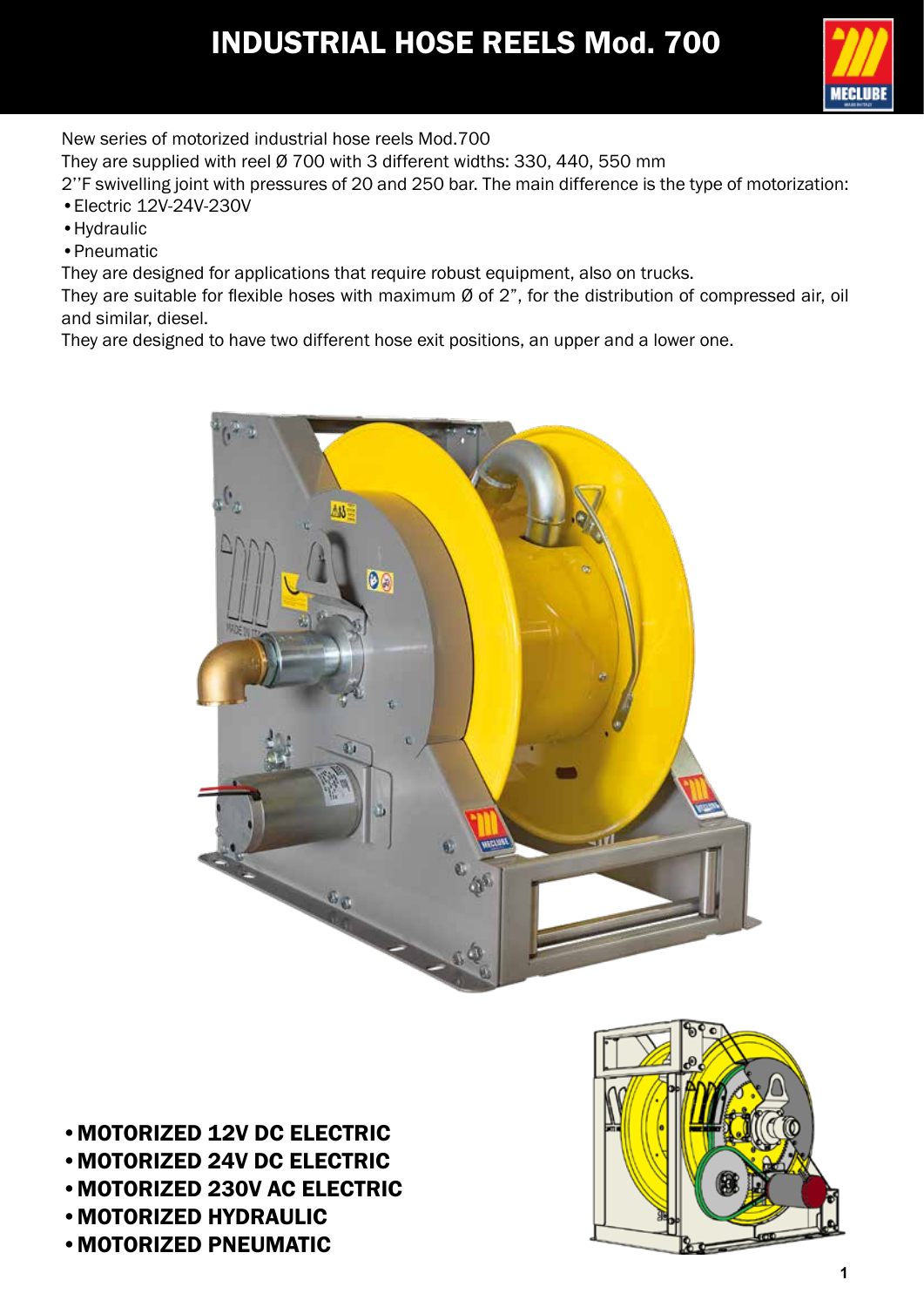

## INDUSTRIAL HOSE REELS IN PAINTED STEEL MOTORIZED 12V ELECTRIC SERIES Mod. FE-700



#### For air-water and diesel 20 bar

- Equipped with:
- •Anodized aluminium swivelling joint Viton® seals
- •Electric 12V DC motor 449W power

| Art.         | Model  | Internal reel width | Inlet-outlet    |
|--------------|--------|---------------------|-----------------|
| 076-7112-900 | FE-701 | 330 mm              | $F2" - F2"$ BSP |
| 076-7212-900 | FF-702 | 440 mm              | $F2" - F2"$ BSP |
| 076-7312-900 | FE-703 | 550 mm              | $F2" - F2"$ BSP |

#### For oil and lubricants 250 bar

- Equipped with:
- •Galvanized steel swivelling joint Viton® seals
- •Electric 12V DC motor 449W power

| Model  | Internal reel width | Inlet-outlet    |
|--------|---------------------|-----------------|
| FE-701 | 330 mm              | $F2" - F2"$ BSP |
| FF-702 | 440 mm              | $F2" - F2"$ BSP |
| FE-703 | 550 mm              | $F2" - F2"$ BSP |
|        |                     |                 |

#### Hose reel size

| Ø Hose | <b>Ø</b> external hose | <b>Mod.FE-701</b> | <b>Mod.FE-702</b> | <b>Mod.FE-703</b> |
|--------|------------------------|-------------------|-------------------|-------------------|
| 1.1/4" | 43 mm                  | 35m               | 45 m              | 60 m              |
| 1.1/2" | 50 mm                  | 20 <sub>m</sub>   | 30 <sub>m</sub>   | 50 <sub>m</sub>   |
| 2"     | 63 mm                  | 15m               | 25 <sub>m</sub>   | 30 <sub>m</sub>   |







| Model         |     | в.  | C . | D   | E.  | F.  | G   | н.      |     | Weight | Packaging                   |
|---------------|-----|-----|-----|-----|-----|-----|-----|---------|-----|--------|-----------------------------|
| <b>FE-701</b> | 760 | 833 | 700 | 531 | 100 | 450 |     | 650 330 | 574 |        | 734 120 kg 800X1200X950 mm  |
| <b>FE-702</b> | 760 | 833 | 700 | 641 | 100 | 450 | 650 | 440     | 684 |        | 844 130 kg 1000X1200X950 mm |
| <b>FE-703</b> | 760 | 833 | 700 | 751 | 100 | 450 | 650 | 550     | 794 |        | 954 145 kg 1000X1200X950 mm |

The industrial hose reels with electric motor 12V are designed for applications that require robust equipment, also on trucks. They are suitable for flexible hoses with big diameters for the distribution of compressed air, oil and similar, diesel.

The unwinding of the hose is manual while the rolling process is through the electric motor. It can be connected to a battery or to a power transformer connected to the 230V network.



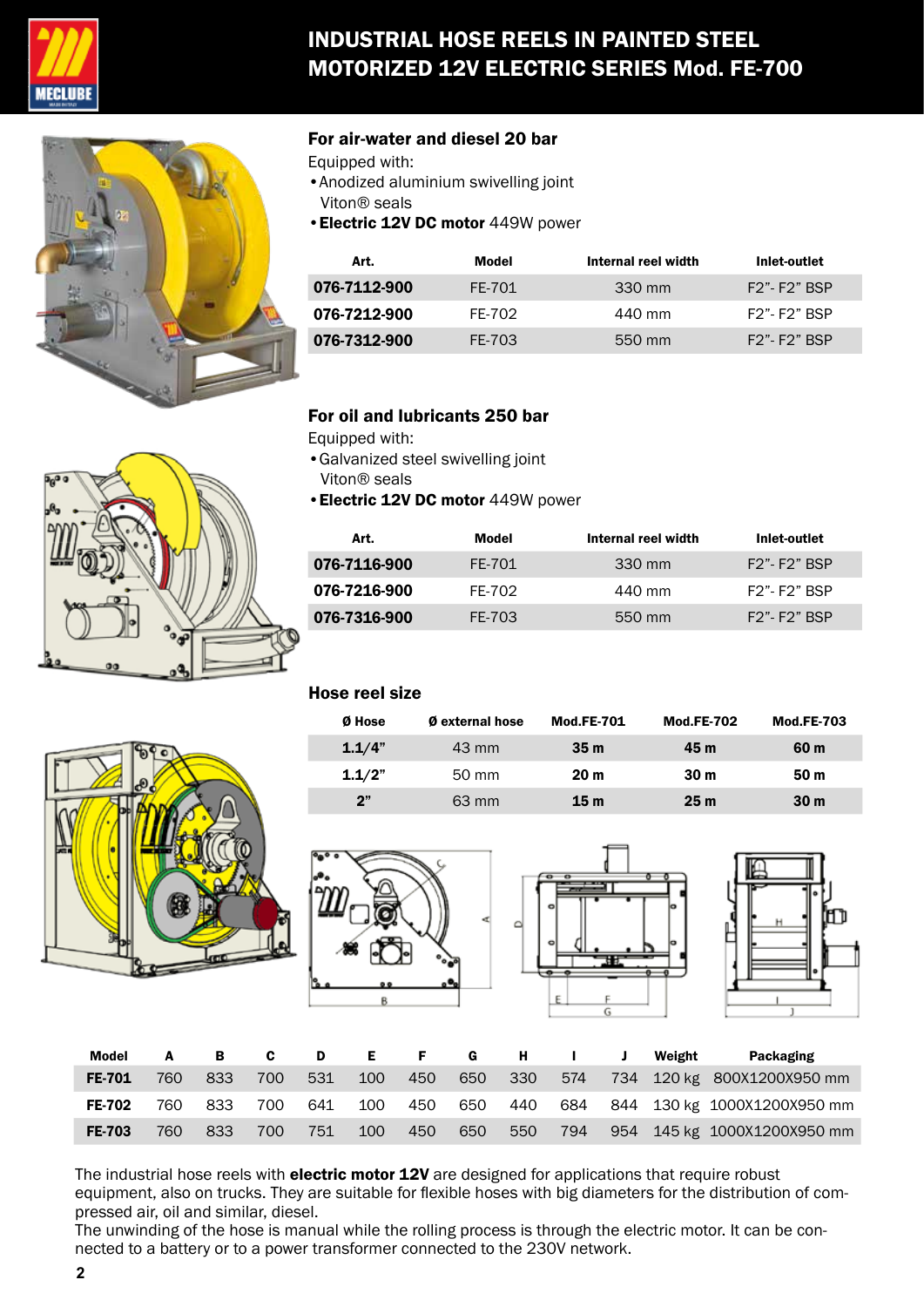## INDUSTRIAL HOSE REELS IN PAINTED STEEL MOTORIZED 24V ELECTRIC SERIES Mod. FE-700



#### For air-water and diesel 20 bar

Equipped with:

- Anodized aluminium swivelling joint Viton® seals
- •Electric 24V DC motor 457W power

| Art.         | Model  | Internal reel width | Inlet-outlet       |
|--------------|--------|---------------------|--------------------|
| 076-7122-900 | FE-701 | 330 mm              | $F2" - F2"$ BSP    |
| 076-7222-900 | FF-702 | 440 mm              | <b>F2"-F2" BSP</b> |
| 076-7322-900 | FE-703 | 550 mm              | $F2" - F2"$ BSP    |



### For oil and lubricants 250 bar

Equipped with:

- •Galvanized steel swivelling joint Viton® seals
- •Electric 24V DC motor 457W power

| Art.         | Model  | Internal reel width | Inlet-outlet       |
|--------------|--------|---------------------|--------------------|
| 076-7126-900 | FE-701 | 330 mm              | $F2" - F2"$ BSP    |
| 076-7226-900 | FF-702 | 440 mm              | $F2$ "- $F2$ " BSP |
| 076-7326-900 | FE-703 | 550 mm              | $F2" - F2"$ BSP    |



#### Hose reel size

| Ø Hose | <b>Ø</b> external hose | <b>Mod.FE-701</b> | <b>Mod.FE-702</b> | <b>Mod.FE-703</b> |
|--------|------------------------|-------------------|-------------------|-------------------|
| 1.1/4" | 43 mm                  | 35m               | 45 m              | 60 m              |
| 1.1/2" | 50 mm                  | 20 <sub>m</sub>   | 30 <sub>m</sub>   | 50 <sub>m</sub>   |
| 2"     | 63 mm                  | 15 <sub>m</sub>   | 25 <sub>m</sub>   | 30 <sub>m</sub>   |









| Model         |     | В.  | C   | D   | E   | . F. | <b>G</b> | $H$ and $H$ |     | Weight | Packaging                   |
|---------------|-----|-----|-----|-----|-----|------|----------|-------------|-----|--------|-----------------------------|
| <b>FE-701</b> | 760 | 833 | 700 | 531 | 100 | 450  | 650      | 330         | 574 |        | 734 120 kg 800X1200X950 mm  |
| <b>FE-702</b> | 760 | 833 | 700 | 641 | 100 | 450  | 650      | 440         | 684 |        | 844 130 kg 1000X1200X950 mm |
| <b>FE-703</b> | 760 | 833 | 700 | 751 | 100 | 450  | 650      | 550         | 794 |        | 954 145 kg 1000X1200X950 mm |

The industrial hose reels with electric motor 24V are designed for applications that require robust equipment, also on trucks. They are suitable for flexible hoses with big diameters for the distribution of compressed air, oil and similar, diesel.

The unwinding of the hose is manual while the rolling process is through the electric motor. It can be connected to a battery or to a power transformer connected to the 230V network.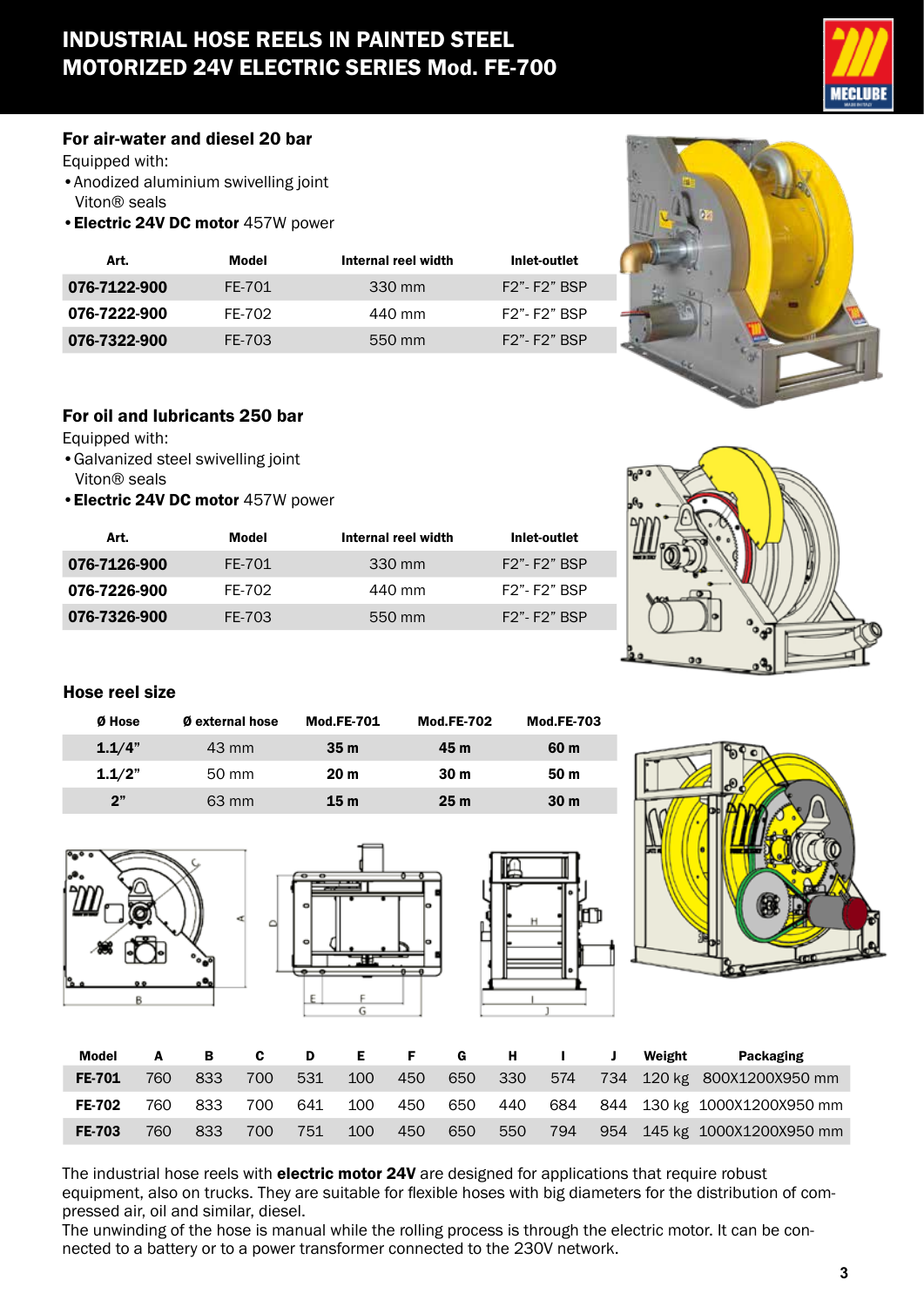

## INDUSTRIAL HOSE REELS IN PAINTED STEEL MOTORIZED 230V ELECTRIC SERIES Mod. FE-700



#### For air-water and diesel 20 bar

- Equipped with:
- •Anodized aluminium swivelling joint Viton® seals
- •Electric 230V AC motor 448W power

| Art.         | Model  | Internal reel width | Inlet-outlet    |
|--------------|--------|---------------------|-----------------|
| 076-7132-900 | FE-701 | 330 mm              | $F2" - F2"$ BSP |
| 076-7232-900 | FF-702 | 440 mm              | $F2" - F2"$ BSP |
| 076-7332-900 | FE-703 | 550 mm              | $F2" - F2"$ BSP |

#### For oil and lubricants 250 bar

- Equipped with:
- •Galvanized steel swivelling joint Viton® seals
- •Electric 230V AC motor 448W power

| Art.         | Model  | Internal reel width | Inlet-outlet      |
|--------------|--------|---------------------|-------------------|
| 076-7136-900 | FE-701 | 330 mm              | $F2" - F2"$ BSP   |
| 076-7236-900 | FF-702 | 440 mm              | $F2" - F2"$ BSP   |
| 076-7336-900 | FE-703 | 550 mm              | $F2"$ - $F2"$ BSP |

#### Hose reel size

| Ø Hose | <b>Ø</b> external hose | <b>Mod.FE-701</b> | <b>Mod.FE-702</b> | <b>Mod.FE-703</b> |
|--------|------------------------|-------------------|-------------------|-------------------|
| 1.1/4" | 43 mm                  | 35m               | 45 m              | 60 m              |
| 1.1/2" | 50 mm                  | 20 <sub>m</sub>   | 30 <sub>m</sub>   | 50 <sub>m</sub>   |
| 2"     | 63 mm                  | 15m               | 25 <sub>m</sub>   | 30 <sub>m</sub>   |







| Model         |      | — В | C.  | D   |     | E F | <b>G</b> | $H$ and $H$ | $\mathbf{I}$ | <b>J</b> | Weight | Packaging                               |
|---------------|------|-----|-----|-----|-----|-----|----------|-------------|--------------|----------|--------|-----------------------------------------|
| <b>FE-701</b> | 760  | 833 | 700 | 531 | 100 | 450 |          | 650 330     | 574          |          |        | 734 120 kg 800X1200X950 mm              |
| <b>FE-702</b> | 760  | 833 | 700 | 641 | 100 | 450 |          |             |              |          |        | 650 440 684 844 130 kg 1000X1200X950 mm |
| <b>FE-703</b> | 760. | 833 | 700 | 751 | 100 | 450 | 650 -    | 550         |              |          |        | 794 954 145 kg 1000X1200X950 mm         |

The industrial hose reels with electric motor 230V are designed for applications that require robust equipment, also on trucks. They are suitable for flexible hoses with big diameters for the distribution of compressed air, oil and similar, diesel.

The unwinding of the hose is manual while the rolling process is through the electric motor. It can be connected to a battery or to a power transformer connected to the 230V network.



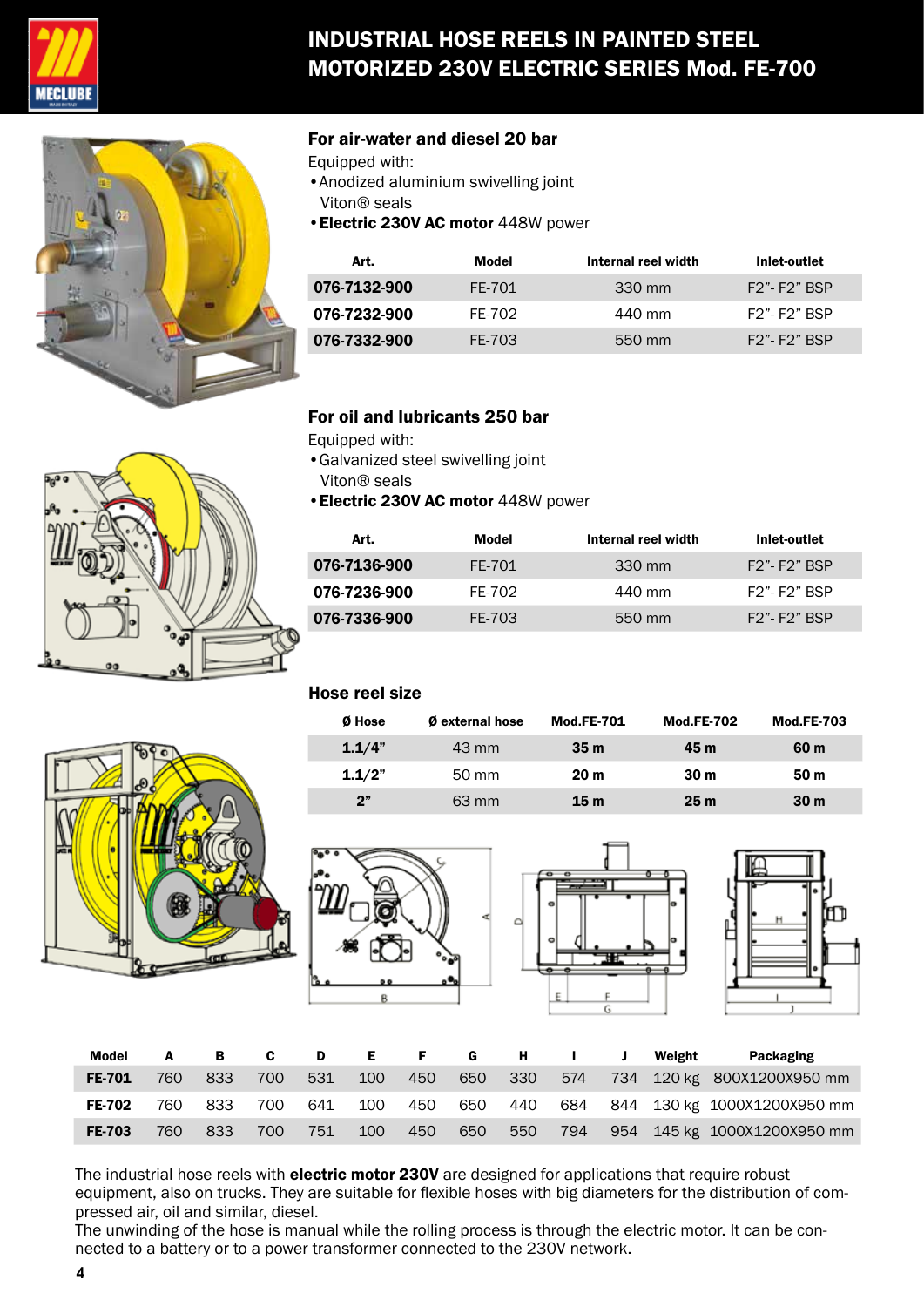## INDUSTRIAL HOSE REELS IN PAINTED STEEL MOTORIZED HYDRAULIC SERIES Mod. FI-700



#### For air-water and diesel 20 bar

Equipped with:

• Anodized aluminium swivelling joint Viton® seals

•Hydraulic motor

| Art.         | Model  | Internal reel width | Inlet-outlet    |
|--------------|--------|---------------------|-----------------|
| 076-7162-900 | FI-701 | 330 mm              | $F2" - F2"$ BSP |
| 076-7262-900 | FI-702 | 440 mm              | $F2" - F2"$ BSP |
| 076-7362-900 | FI-703 | 550 mm              | $F2" - F2"$ BSP |



### For oil and lubricants 250 bar

Equipped with:

- •Galvanized steel swivelling joint Viton® seals
- •Hydraulic motor

| Art.         | Model    | Internal reel width | Inlet-outlet    |
|--------------|----------|---------------------|-----------------|
| 076-7166-900 | $FI-701$ | 330 mm              | $F2" - F2"$ BSP |
| 076-7266-900 | FI-702   | 440 mm              | $F2" - F2"$ BSP |
| 076-7366-900 | FI-703   | 550 mm              | $F2" - F2"$ BSP |



#### Hose reel size

| Ø Hose | <b>Ø</b> external hose | <b>Mod.FI-701</b> | <b>Mod.FI-702</b> | <b>Mod.FI-703</b> |
|--------|------------------------|-------------------|-------------------|-------------------|
| 1.1/4" | 43 mm                  | 35m               | 45 m              | 60 m              |
| 1.1/2" | 50 mm                  | 20 <sub>m</sub>   | 30 <sub>m</sub>   | 50 <sub>m</sub>   |
| 2"     | 63 mm                  | 15 <sub>m</sub>   | 25 <sub>m</sub>   | 30 <sub>m</sub>   |









| <b>Model</b>  |     | в   | C   | D   | Е.         | F.  | <b>G</b> | н       |     | Weight | <b>Packaging</b>            |
|---------------|-----|-----|-----|-----|------------|-----|----------|---------|-----|--------|-----------------------------|
| FI-701        | 760 | 833 | 700 | 531 | <b>100</b> | 450 | 650      | - 330 - | 574 |        | 734 120 kg 800X1200X950 mm  |
| <b>FI-702</b> | 760 | 833 | 700 | 641 | 100        | 450 | 650      | 440     | 684 |        | 844 130 kg 1000X1200X950 mm |
| <b>FI-703</b> | 760 | 833 | 700 | 751 | 100        | 450 | 650      | 550     | 794 |        | 954 145 kg 1000X1200X950 mm |

The industrial hose reels with **hydraulic motor** are designed for applications that require robust equipment, also on trucks. They are suitable for flexible hoses with big diameters for the distribution of compressed air, oil and similar, diesel. The unwinding of the hose is manual while the rolling process is through the hydraulic motor. It has to be connected to a specific control unit equipped with electric motor, hydraulic oil tank and to a command-and-control system with lever for the rolling process.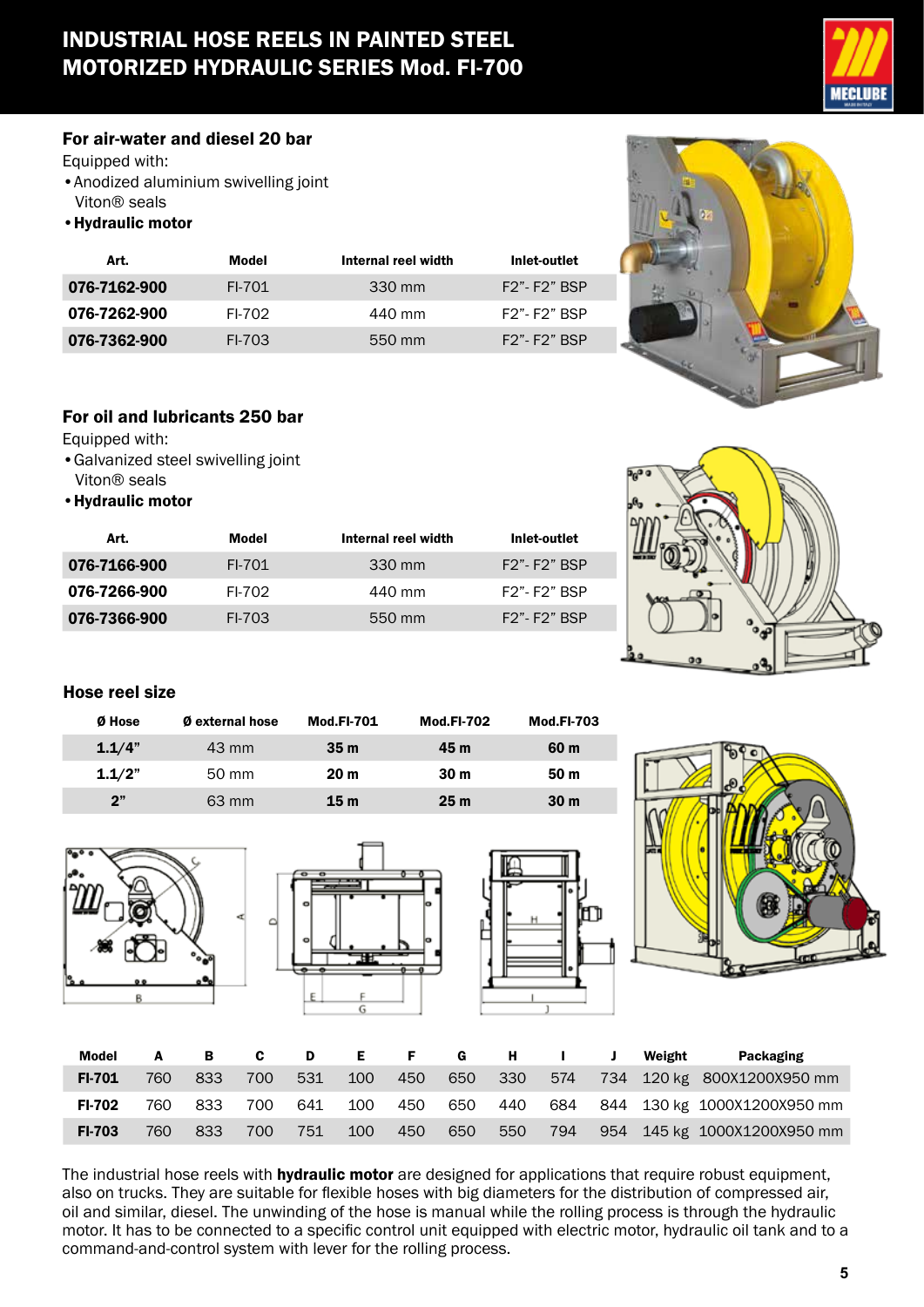

## INDUSTRIAL HOSE REELS IN PAINTED STEEL MOTORIZED PNEUMATIC SERIES Mod. FP-700



#### For air-water and diesel 20 bar

- Equipped with:
- •Anodized aluminium swivelling joint Viton® seals
- •Pneumatic motor

| Art.         | Model  | Internal reel width | Inlet-outlet    |
|--------------|--------|---------------------|-----------------|
| 076-7172-900 | FP-701 | 330 mm              | $F2" - F2"$ BSP |
| 076-7272-900 | FP-702 | 440 mm              | $F2" - F2"$ BSP |
| 076-7372-900 | FP-703 | 550 mm              | $F2" - F2"$ BSP |



#### For oil and lubricants 250 bar

Equipped with:

- •Galvanized steel swivelling joint Viton® seals
- •Pneumatic motor

| Art.         | Model  | Internal reel width | Inlet-outlet    |
|--------------|--------|---------------------|-----------------|
| 076-7176-900 | FP-701 | 330 mm              | $F2" - F2"$ BSP |
| 076-7276-900 | FP-702 | 440 mm              | $F2" - F2"$ RSP |
| 076-7376-900 | FP-703 | 550 mm              | $F2" - F2"$ BSP |

#### Hose reel size

| Ø Hose | <b>Ø</b> external hose | <b>Mod.FP-701</b> | <b>Mod.FP-702</b> | <b>Mod.FP-703</b> |
|--------|------------------------|-------------------|-------------------|-------------------|
| 1.1/4" | $43 \text{ mm}$        | 35m               | 45 m              | 60 m              |
| 1.1/2" | 50 mm                  | 20 <sub>m</sub>   | 30 <sub>m</sub>   | 50 <sub>m</sub>   |
| 2"     | 63 mm                  | 15 <sub>m</sub>   | 25 <sub>m</sub>   | 30 <sub>m</sub>   |









| Model         | A   | $\overline{B}$ | C.   | D D |       |     | E F G |                  | $H = 1$ | $\mathbf{J}$ | Weight | Packaging                       |
|---------------|-----|----------------|------|-----|-------|-----|-------|------------------|---------|--------------|--------|---------------------------------|
| <b>FP-701</b> | 760 | 833            | 700  | 531 | - 100 | 450 |       | 650 330          | 574     |              |        | 734 120 kg 800X1200X950 mm      |
| <b>FP-702</b> | 760 | 833            | 700  | 641 | 100   | 450 |       | 650 440          |         |              |        | 684 844 130 kg 1000X1200X950 mm |
| <b>FP-703</b> | 760 | 833            | 700. | 751 | 100   | 450 | 650   | 550 <sub>1</sub> | 794     |              |        | 954 145 kg 1000X1200X950 mm     |

The industrial hose reels with **pneumatic motor** are designed for applications that require robust equipment, also on trucks. They are suitable for flexible hoses with big diameters for the distribution of compressed air, oil and similar, diesel. The unwinding of the hose is manual while the rolling process is through the pneumatic motor. It has to be connected to the compressed air supply and to a pressure regulator that allows to adjust the rolling power and speed.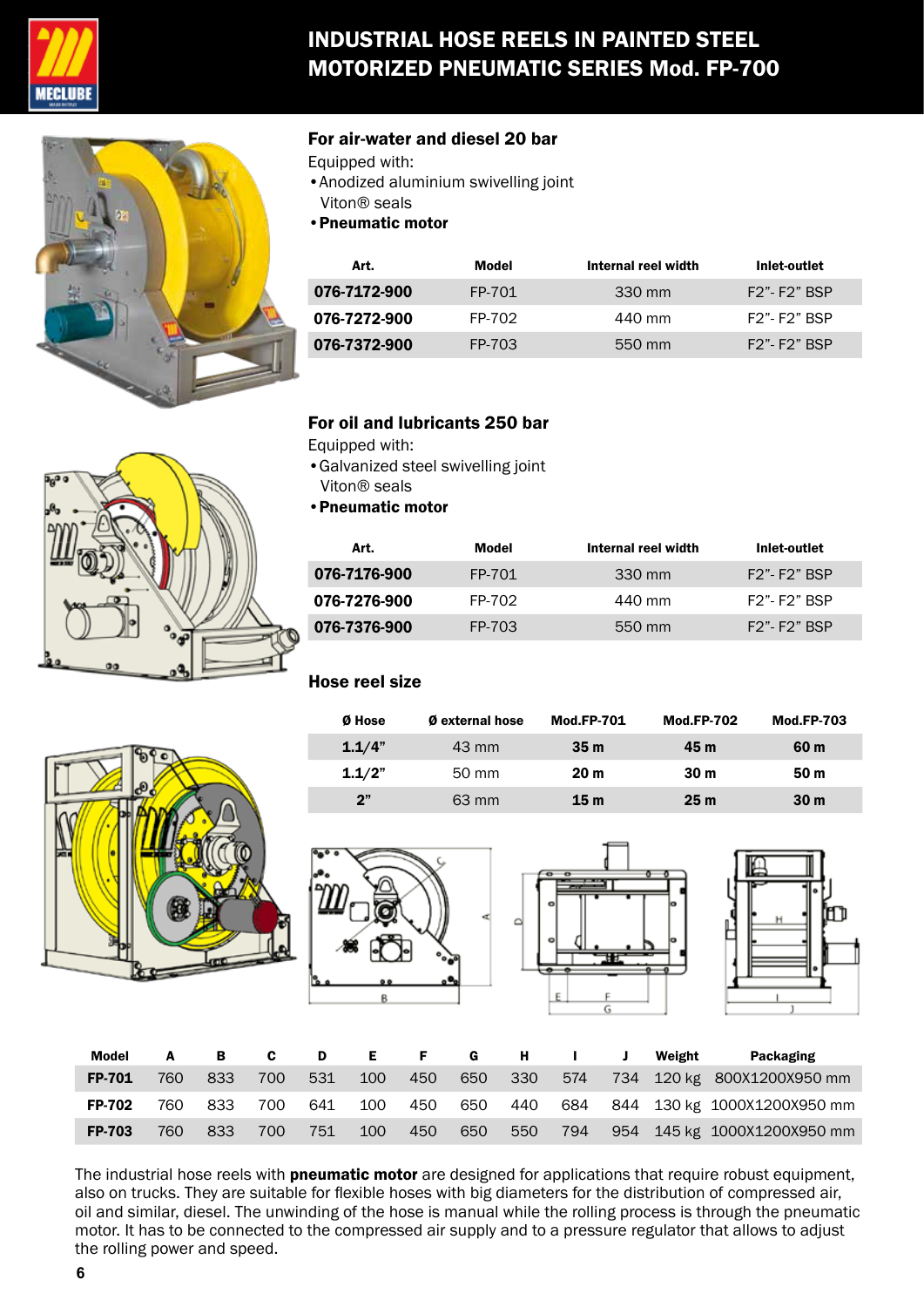## TECHNICAL DATA FOR ELECTRIC, HYDRAULIC, PNEUMATIC MOTORIZATION



Art. 076-9900-012 Electric 12V DC motor with fixing bracket Motor protection rating IP55

Art. 076-9900-024 Electric 24V DC motor with fixing bracket Motor protection rating IP55

Art. 076-9900-115 Electric 115V AC motor with fixing bracket Motor protection rating IP55

Art. 076-9900-230 Electric 230V AC motor with fixing bracket Motor protection rating IP55

Art. 076-9910-032 Hydraulic motor OM 32 C-S with fixing bracket

#### Art. 076-9920-250

Pneumatic motor M 250F with fixing bracket

#### Art. 076-9950-000

Adjustable rewinding clutch for hose reel FE700 with fixing bracket

#### Technical data

| <b>Article</b> | <b>Voltage</b> | <b>Power</b> | <b>RPM</b> | Duty cycle               | Absorbed power           | Weight   | Packaging      |
|----------------|----------------|--------------|------------|--------------------------|--------------------------|----------|----------------|
| 076-9900-012   | <b>12V DC</b>  | 449W         | 810        | $S3 - 50%$               | A 37.5                   | 6,750 kg | 200X150X150 mm |
| 076-9900-024   | <b>24V DC</b>  | 457W         | 856        | $S3 - 50%$               | A 19                     | 6,750 kg | 200X150X150 mm |
| 076-9900-115   | <b>115V AC</b> | 451W         | 869        | $S3 - 50%$               | A 4                      | 6,850 kg | 250X200X200 mm |
| 076-9900-230   | <b>230V AC</b> | 448W         | 818        | $S3 - 50%$               | A 2                      | 6,850 kg | 250X200X200 mm |
| 076-9910-032   |                | -            | 830        | $\sim$                   | $\sim$                   | 2,200 kg | 200X100X100 mm |
| 076-9920-250   | $\blacksquare$ | ۰            | 850        | $\overline{\phantom{a}}$ | $\overline{\phantom{a}}$ | 3,760 kg | 180X150X150 mm |